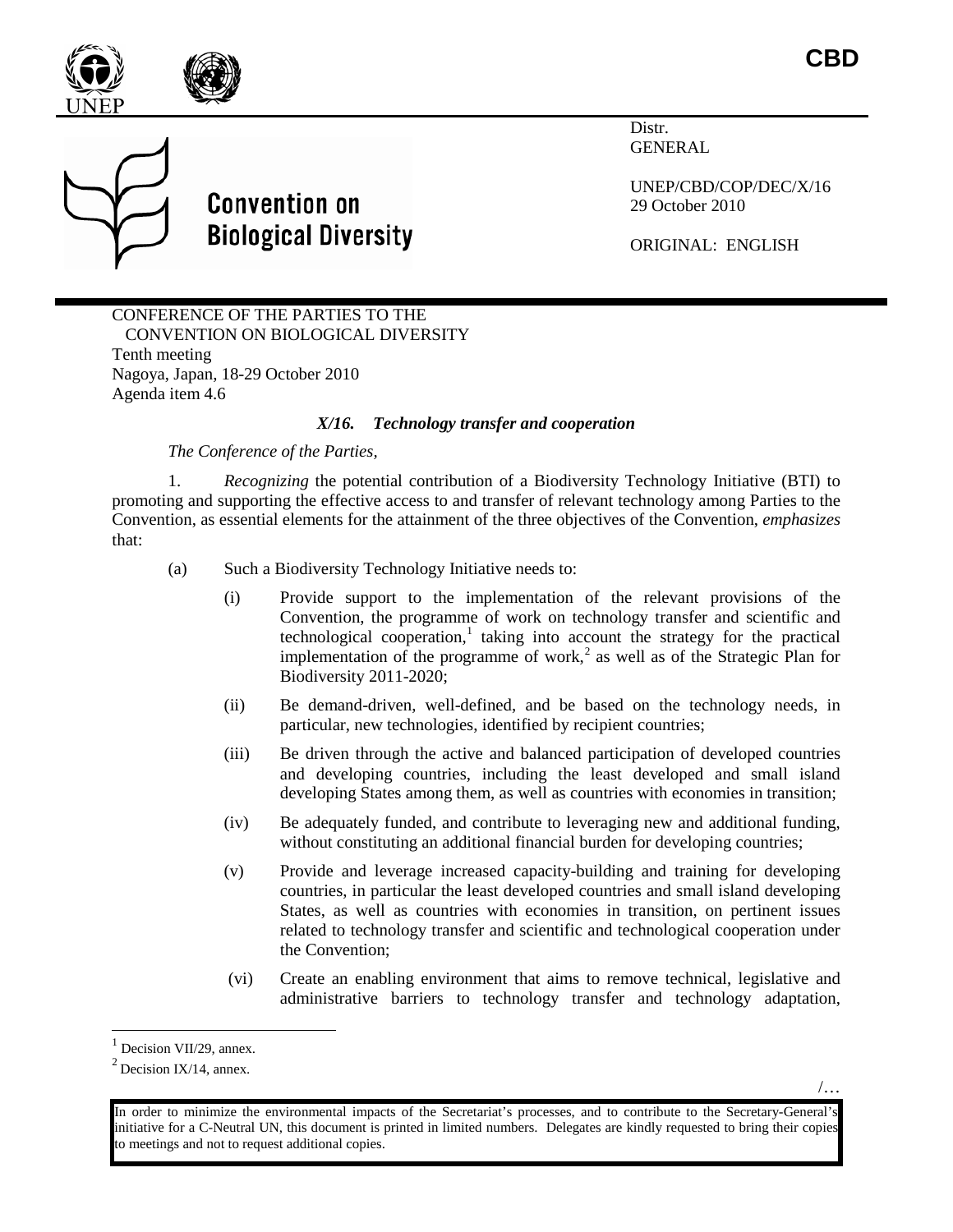consistent and in harmony with the Convention and other relevant international obligations;

- (vii) Take into account that the participation, approval and involvement of women, indigenous and local communities and all relevant stakeholders is key for the successful transfer of technology of relevance to the Convention;
- (viii) Build on, and cooperate with, existing processes and initiatives, including sectoral programmes and initiatives, such as, where relevant, the International Assessment of Agricultural Knowledge, Science and Technology for Development (IAASTD), with a view to promoting synergy and avoiding the duplication of work;

(b) Issues such as the nature, structure, governance, funding arrangements, institutional host, etc., need to be further considered in due detail when establishing the initiative;

2. *Recognizing* the need to further identify gaps in the work of existing processes and initiatives, including sectoral initiatives, with a view to fully realizing synergies and avoiding duplication of work by a prospective Biodiversity Technology Initiative;

(a) *Invites* Parties and other Governments, as well as relevant international organizations and initiatives, research institutions and the business sector, to submit to the Executive Secretary information on activities currently being undertaken by international, regional or national organizations and initiatives, including sectoral organizations and initiatives, which support, facilitate, regulate or promote technology transfer and scientific and technological cooperation of relevance to the Convention, such as on:

- (i) Support for technology needs assessments and regulations, including capacitybuilding for technology assessments;
- (ii) Pertinent capacity-building and training courses;
- (iii) Pertinent seminars and symposia;
- (iv) Information dissemination;
- (v) Other implementation activities including match-making and catalysing or facilitating the establishment of research-centre networks, alliances or consortia, joint ventures, twinning arrangements, or other proven mechanisms, on technologies of relevance to the Convention;

(b) *Requests* the Executive Secretary, subject to the availability of funds, to analyse and disseminate this information through the clearing-house mechanism of the Convention, and other communication mechanisms, with a view to providing concrete and practical information as well as best practices on ongoing activities that support, facilitate, or promote technology transfer and scientific and technological cooperation of relevance to the Convention, and to identify gaps in existing work as well as opportunities to fill these gaps and/or promote synergies;

(c) *Invites* interested Parties and other Governments, as well as relevant international organizations and initiatives, research institutions and the business sector, taking into account paragraph 1 above and the information provided in accordance with paragraphs 2 (a) and 2 (b) above, to consider supporting the establishment of a Biodiversity Technology Initiative;

3. *Recalling* the importance, as underlined in the preamble to its decision VIII/12, of developing specific approaches to technology transfer and technological and scientific cooperation to address the prioritized needs of countries based on the priorities in national biodiversity strategies and action plans and to link technology needs assessments to those priorities, while avoiding non-specific, global approaches to this issue: